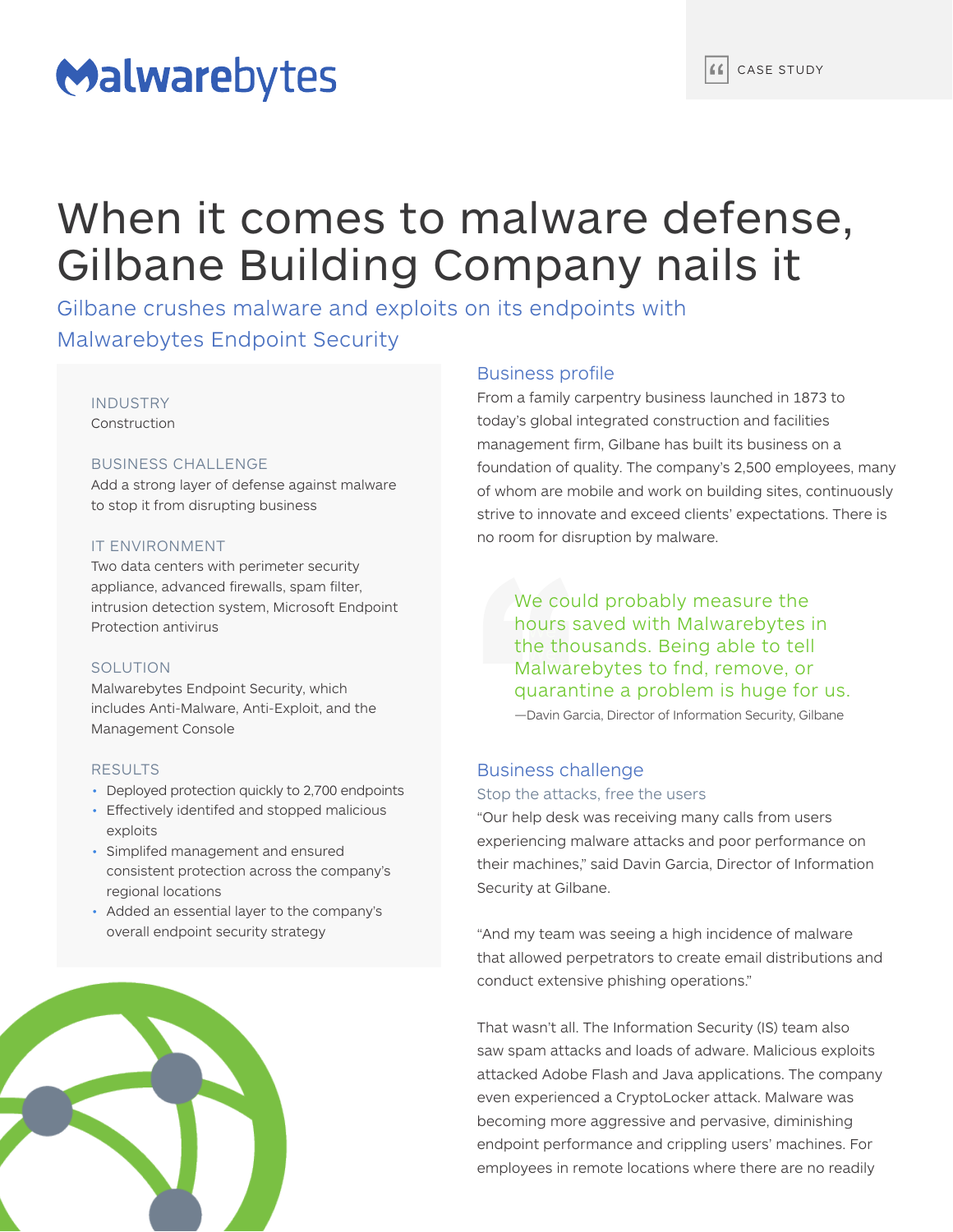available IT resources, users would have to ship their machines to regional locations to be re-imaged. And even though the users received their machines back in just two days, downtime was a signifcant disruption, and the re-imaging process began to consume more hours of the IS team's day.

The IS team had antivirus deployed on endpoints, along with several other layers of security, but it was no longer stopping the rising tide of malware. More than 20 percent of the company's endpoints were experiencing serious enough problems that help desk staff decided to install Malwarebytes to identify malware and clean infected machines.

"I'm a huge believer in a multi-layered approach to security because today's attack vectors are monstrous," said Garcia. "It made sense to deploy an enterprise-grade version of Malwarebytes that delivers consistency across the organization and centralized management. We chose Malwarebytes Endpoint Security."

## The solution

## Malwarebytes Endpoint Security

Garcia's team added Malwarebytes Endpoint Security as another layer of security to its Microsoft Endpoint Protection antivirus solution. Malwarebytes Endpoint Security provides a powerful multi-layered defense engineered to defeat the latest, most dangerous malware, including ransomware. It includes Malwarebytes Anti-Malware, Anti-Exploit, and the Management Console in one comprehensive solution.

## Easy to deploy

Garcia set up the Malwarebytes solution and Management Console on two servers. The help desk staff were already familiar with Malwarebytes and quickly adopted the Management Console. After the initial

deployment, Malwarebytes protection was pushed to 2,700 endpoints in about four weeks.

"The Malwarebytes support team was terrifc," said Garcia. "Even though deployment is straightforward, they were there if we needed them."

## Effective and time-saving

This new layer of protection resulted in noticeable decreases in malware and exploits. Malwarebytes immediately began blocking exploits attacking Adobe Flash and Java vulnerabilities on a variety of machines. Not only is Malwarebytes effectively blocking malware, it has saved the help desk teams valuable time. When a staff member has to troubleshoot symptoms or reimage a machine, it takes an average of two hours. Compounding that time is lost productivity for the end user. Minimizing downtime for the company translates into serious savings.

"Malwarebytes is cost-effective," said Garcia. "We could measure the hours saved in the thousands. We can run a scan and get a result with high confidence that it is not a false positive. Being able to tell Malwarebytes to find, remove, or quarantine a problem is huge for us."

### Added visibility

The Malwarebytes Management Console gives Gilbane the centralized management capability it needed for consistency across the organization. Garcia sets policies for each region, and each regional team manages its own groups. Team leaders log into the Management Console to ensure that all of their endpoints are covered, initiate scans, and address any potential malware issues. According to Garcia, the team uses every feature of the Management Console, including scheduled endpoint scanning, remote monitoring, and automatic updates.